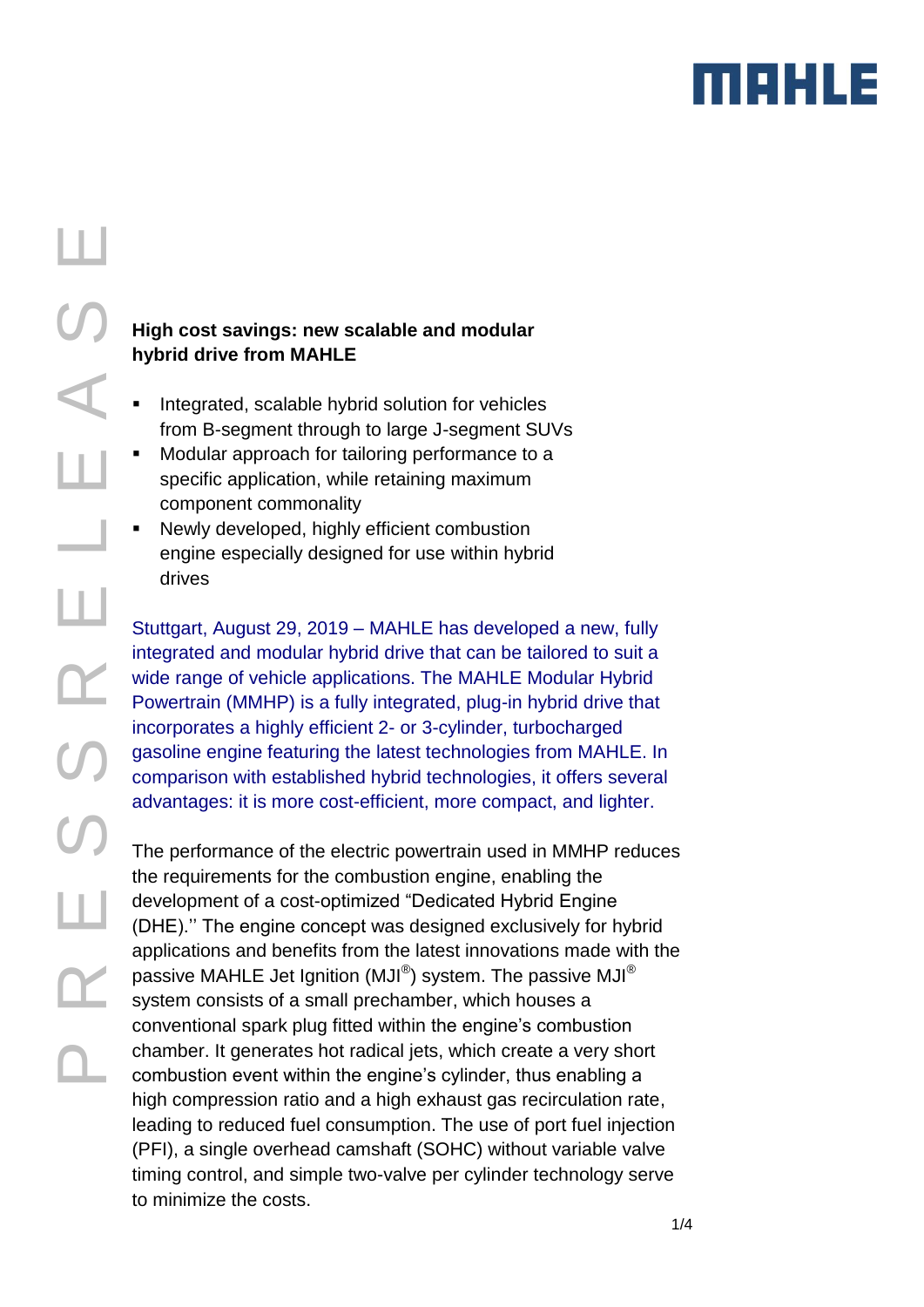## merus

"In order to avoid penalties, vehicle manufacturers must comply with the EU's legislative target of fleet average  $CO<sub>2</sub>$  emissions of 59.4 g/km by 2030. Electrification is leading the way as the industry's chosen technology to achieve this," says Dr. Martin Berger, Director at MAHLE Powertrain, MAHLE's Engineering Services business area. "The advancement of hybrid technology is crucial for the industry as a whole to achieve future emissions targets. As a result of the focus on reduced emissions and strict schedules, new vehicle and technology development must occur within a much tighter timeframe. The MAHLE Modular Hybrid Powertrain (MMHP) offers vehicle manufacturers a low-cost and quick, off-the-shelf solution, easing the process.''

The dual-mode hybrid arrangement has been selected for the MMHP, as it combines the best features of both series and parallel hybrid architectures. It allows for flexible vehicle operation, while providing optimal NVH behavior. When battery SOC is high, the vehicle can operate as a pure EV, whereas when SOC is low and at slow driving speeds it can switch to series hybrid mode. At higher vehicle speeds, however, the combustion engine can be connected directly to the wheels in a parallel hybrid arrangement.

Thanks to a gearbox with customizable transmission ratios, the engine can run flexibly at any given vehicle speed. Options for 1-, 2-, and 4-speed transmissions are available, depending on application requirements. As a result, the fully integrated, electric traction motor is directly connected to the wheels at all times, facilitating uniform performance and a dynamic driving experience with uninterrupted torque delivery. The motor can also be designed with different power/torque outputs. Coupled with optimized battery sizing, this allows full scalability of the hybrid powertrain for all applications.

"The modular hybrid powertrain from MAHLE features the perfect combination of efficiency, performance, and range without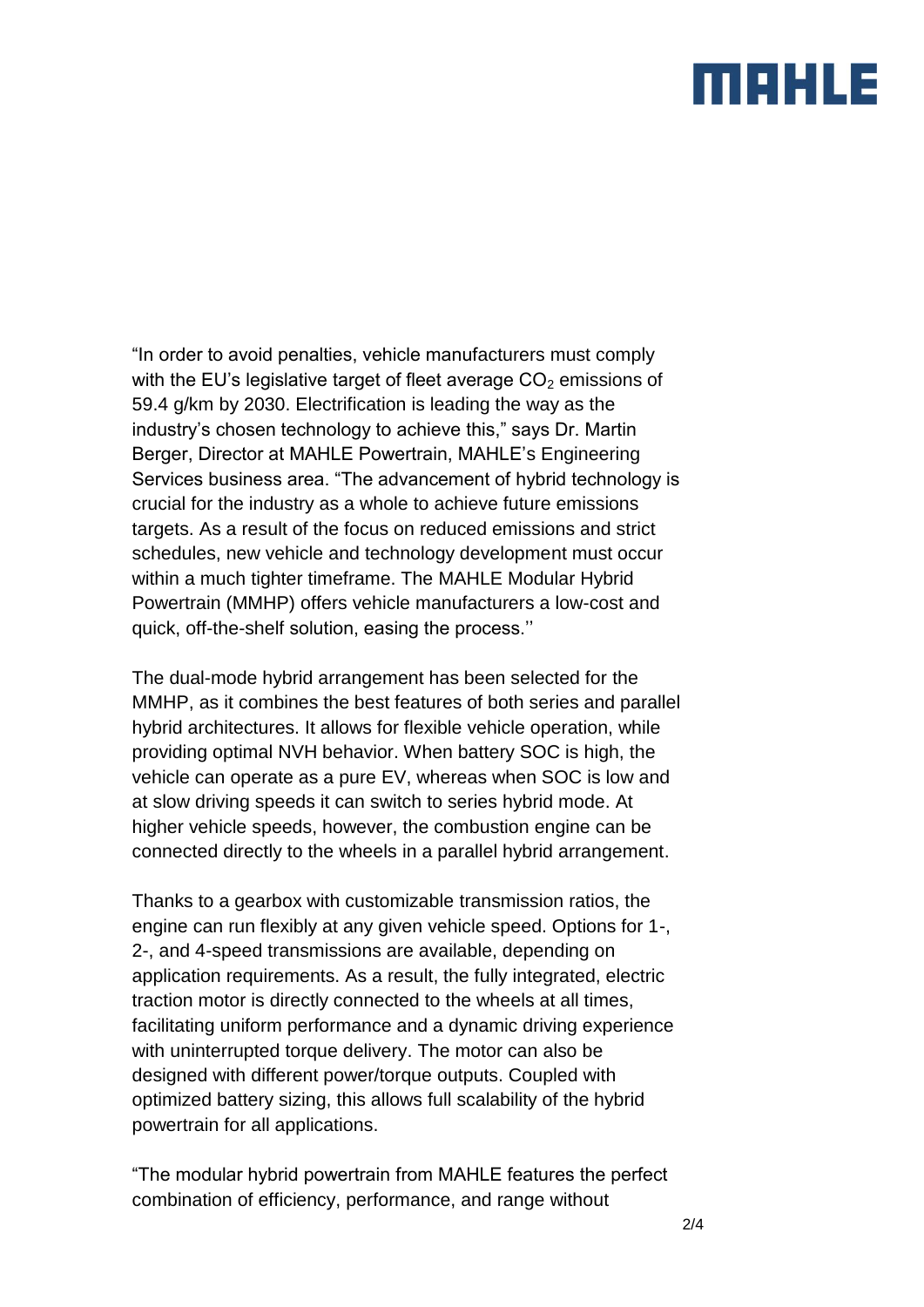## merus

jeopardizing driving pleasure," concludes Dr. Berger. "The powertrain's compact size can also help comply with designrelated packaging constraints, while the relatively low weight enhances efficiency and performance."

The hybrid drive is suitable for a variety of applications—from Bsegment through to large J-segment SUVs. The engine itself has achieved ultralow specific fuel consumption figures of 207 grams per kilowatt hour in early stage testing. In the future, fuel consumption of around 195 grams per kilowatt hour in lean operation is realistic by using an active MJI® system. When applied to a compact crossover SUV, WLTP-weighted  $CO<sub>2</sub>$ emissions are calculated at 18 grams per kilometer. The weight of the hybrid powertrain is similar to a current 4-cylinder gasoline engine with 6-speed manual transmission. The specially designed combustion engine offers potential cost savings of up to 30 percent.

#### **About MAHLE**

MAHLE is a leading international development partner and supplier to the automotive industry as well as a pioneer for the mobility of the future. The MAHLE Group is committed to making transportation more efficient, more environmentally friendly, and more comfortable by continuously optimizing the combustion engine, driving forward the use of alternative fuels, and laying the foundation for the worldwide introduction of e-mobility. The group's product portfolio addresses all the crucial issues relating to the powertrain and air conditioning technology—both for drives with combustion engines and for e-mobility. MAHLE products are fitted in at least every second vehicle worldwide. Components and systems from MAHLE are also used off the road—in stationary applications, for mobile machinery, rail transport, as well as marine applications.